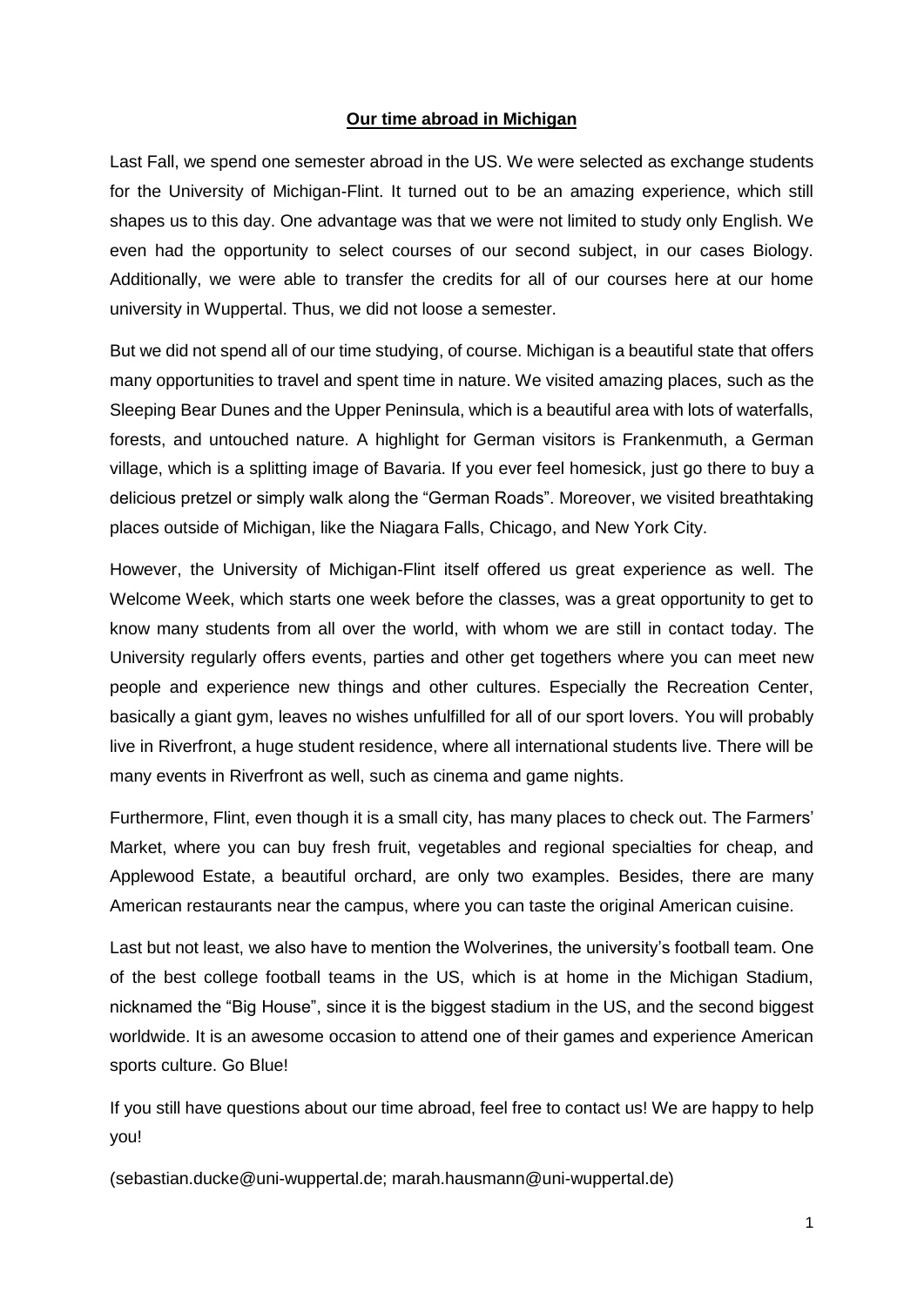## **Some impressions of our time abroad**



The University of Michigan-Flint Campus Campus





Flint The Big House"





Frankenmuth **Applewood Estate**